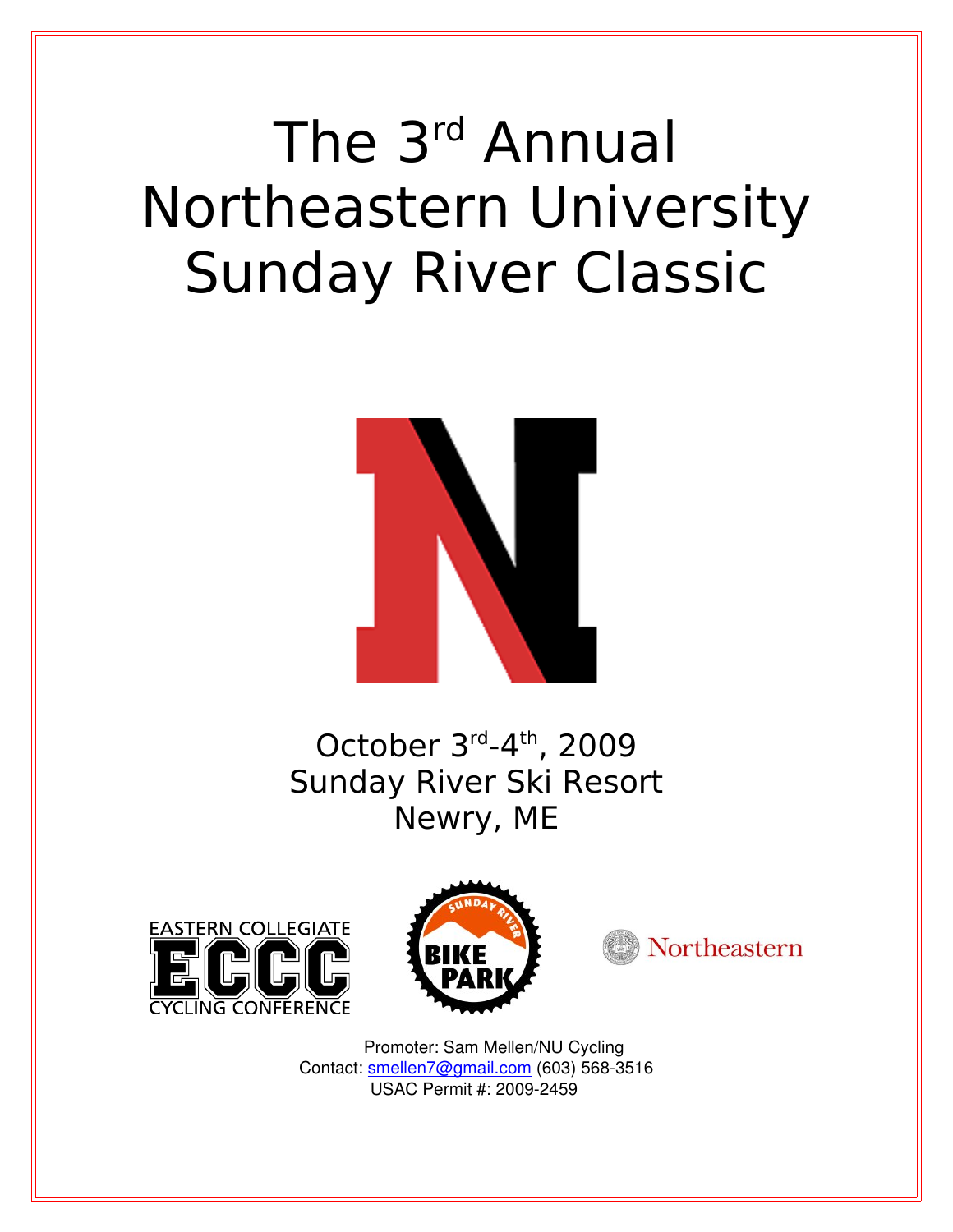# **Schedule**

| Saturday, October 3rd |           |                                             |        |  |  |
|-----------------------|-----------|---------------------------------------------|--------|--|--|
| 7:00                  | AM        | Registration Opens at the South Ridge Lodge |        |  |  |
| 8:00 AM               |           | 30 Min. Intro Skills Clinic at XC Start     |        |  |  |
| 8:30 AM               |           | Men's C XC                                  | 1 Lap  |  |  |
| 8:40 AM               |           | Women's B XC                                | 1 Lap  |  |  |
| 10:00 AM              |           | DS & DH Practice Begin (lifts open)         |        |  |  |
| 10:15 AM              |           | Men's A XC                                  | 3 Laps |  |  |
| 10:20 AM              |           | Men's B XC                                  | 2 Laps |  |  |
| 10:25 AM              |           | Women's A XC                                | 2 Laps |  |  |
| 12:00 PM              |           | Registration Closes for the day             |        |  |  |
| 1:45 PM               |           | DS Qualifiers Begin, Finals to follow       |        |  |  |
| 4:00 PM               |           | DH Practice Ends (lifts close)              |        |  |  |
| 6:00                  | <b>PM</b> | Italian Buffet Dinner - Information below   |        |  |  |
|                       |           |                                             |        |  |  |

Sunday, October 4<sup>th</sup>

| 8:00<br>AM        | Registration Opens at the South Ridge Lodge |         |  |
|-------------------|---------------------------------------------|---------|--|
| 9:00 AM           | DH Practice Begins (lifts open)             |         |  |
| 9:00 AM           | Men's C STXC                                | 20 Min. |  |
| To follow         | Women's B STXC                              | 20 Min. |  |
| To follow         | Men's B STXC                                | 25 Min. |  |
| To follow         | Women's A STXC                              | 25 Min. |  |
| To follow         | Men's A STXC                                | 35 Min. |  |
| 11:00 AM          | Registration Closes for the day             |         |  |
| 12:00 PM          | <b>DH Practice Ends</b>                     |         |  |
| 12:30 PM          | <b>DH Finals Begin</b>                      |         |  |
| 4:00<br><b>PM</b> | Awards Ceremony at the DH Finish            |         |  |

Fees, Registration, & Licenses

XC - \$14 entry fee STXC - \$12 entry fee DS - \$14 entry fee DH -  $$12$  entry fee +  $$20$  lift ticket (per day)

• Pre-registration will be available until Wednesday, September  $30<sup>th</sup>$  at 10:00 PM. You can pre-register at www.bike-reg.com. If you have questions, email Sam Mellen at [smellen7@gmail.com.](mailto:smellen7@gmail.com) Day-of registration will be available both days (see schedule for times) at the South Ridge Lodge. A \$5 late fee will be charged to each rider. Trail passes and lift tickets will also be available then.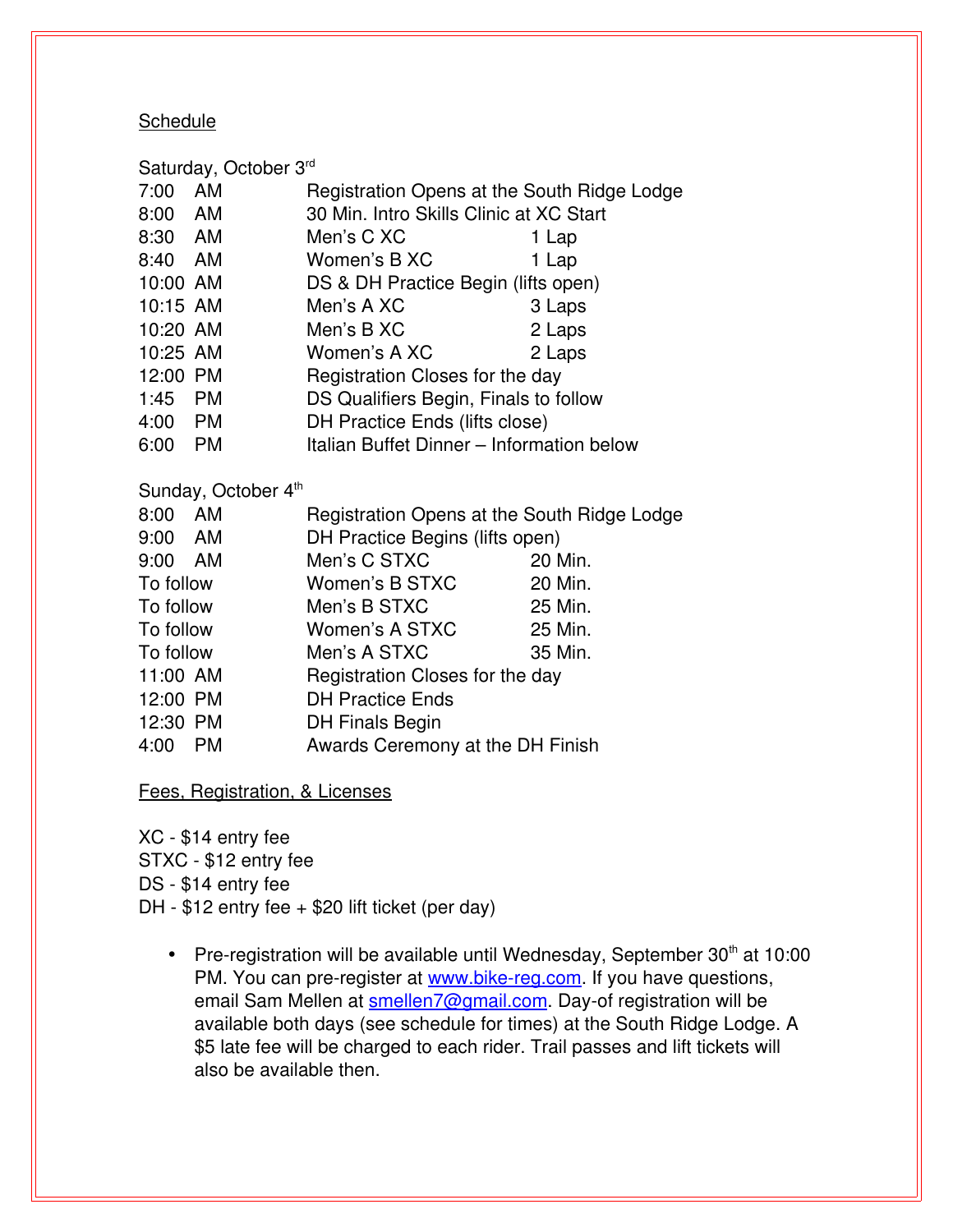•  **Licenses:** In order to register, all racers must either have an annual USA Cycling Collegiate license or a one-day license. Both types of licenses will be available for purchase at registration.

#### Course Descriptions

#### Cross Country

We will be running basically the same course as last year for XC, except it will start and finish behind the South Ridge Lodge (lowest elevation on course) instead of up by the downhill. The long and arduous climb will still be there, as will the aweinspiring technical descents. The course is about 5 miles and lap times will be somewhere around 45 minutes. The course markings will be more extensive and the trails will not be as soft and fresh. Overall, this course is sure to breed champions.

#### Dual Slalom

I think everyone would agree our slalom course last year was epic. Unfortunately, it also took us 4 full weekends and some heavy equipment to build, and it got plowed for ski season. So we built a new one that will also be real sweet, just different. It will be tighter and more technical, with more rhythm sections and tight berms, some sweet drifty flat turns, and a cool finish line double where all the magazine photographers will congregate. It will be located up the hill behind the South Ridge Lodge, under the Chondola, near where our course was 2 years ago.

# Short Track Cross Country

This course will be similar to last year's, which was popular with the masses. However, it will be extended and it will have more sweet single track to break up the gravel climb. It will start near the old lift, proceed up the gravel road, pop into the woods and climb up a bit, descend down a real nice single track grade, and finish by climbing back up to the lift, where there will be plenty of room for passing.

# A/B Downhill

We brought back the course from last year that was so radical. The only part we didn't bring back was the 1 minute flat sprint out of the start because we realized we are racing *downhill*. The course starts under the old lift with the steep, gnarly chutes and tight switchbacks, then goes to the quick, tight, and rooty middle section and finishes with the wide-open shot down through the woods. The critically-acclaimed showtime huck will be back to own some more people. The course will finish near where it did last year at the base of the North Peak lift.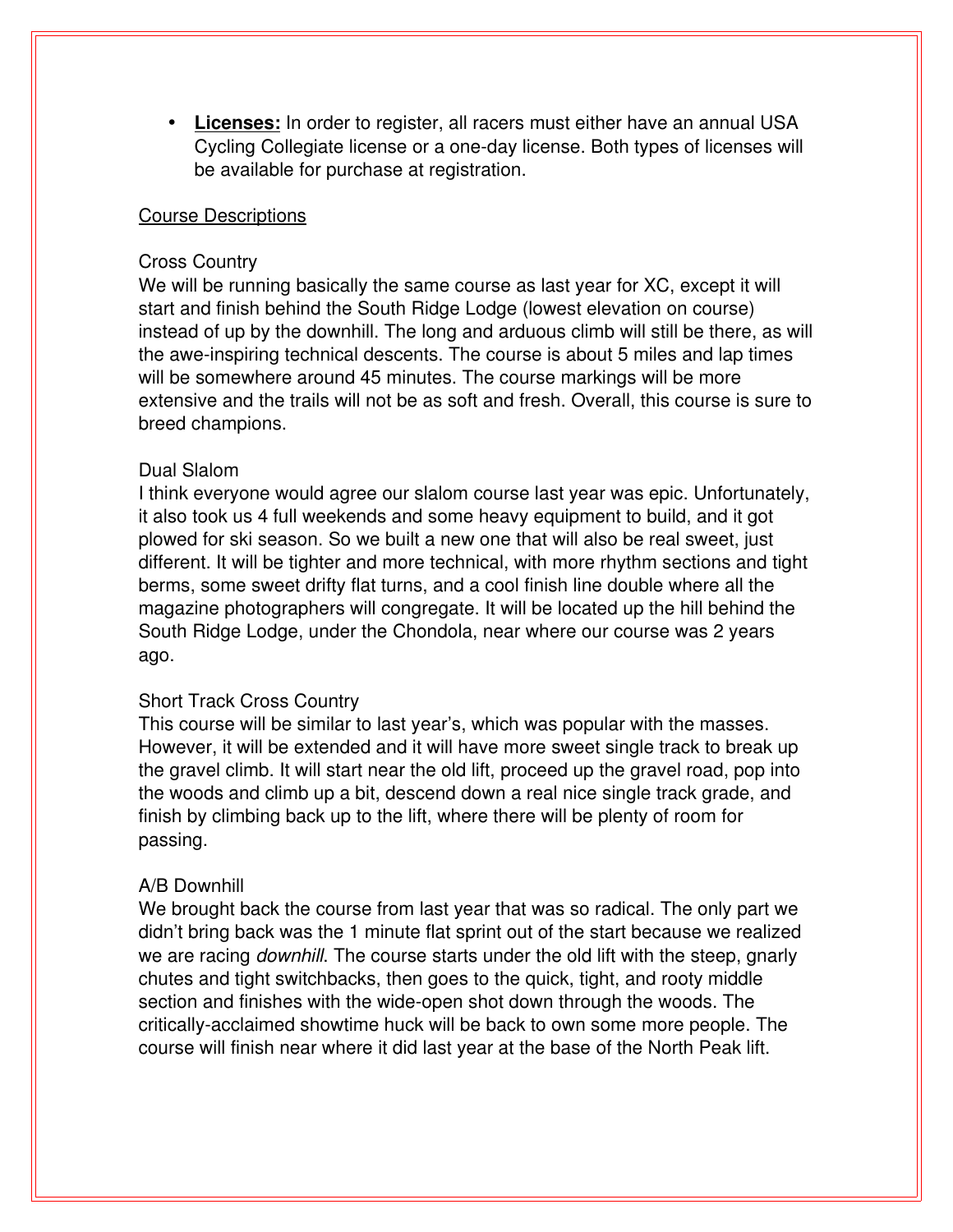# C/Women's Downhill

The best course of all this year will be the C downhill so all you novices should bring your old hockey pads, borrow a bike, and ride it. Sunday River's very legitimate Bike Park crew built a new trail called Easy Tiger and they're letting us race it. The course will start at the same place as the A/B course, then go down a fire road and jump on Easy Tiger. This trail is smooth and fast, with big, manmade berms and is reminiscent of Fancy Feast for all you Highland aficionados. After that, the course will follow Crater Trail (another legendary SRBP trail) down to the common finish at the North Peak lift. Overall, this course will be awesome for beginners and you all have no excuse not to race.

# Buffet Dinner

As in years past, an Italian-style buffet dinner will be served on Saturday evening at 6:00 PM. The food will be delicious, as usual, and there will be a lot of it, since it's a buffet. This is a very entertaining experience and it's a great place to rag on the people you beat that day or trash talk the ones you will race the next day. Tickets will be available at registration or at the door for \$12.50.

#### Lodging

Discounted lodging is available at Sunday River in the condos. Studio (23 PPL), one (34 PPL), and two (46 PPL) bedroom condos will be available for \$88.50, \$118.00, and \$135.70 per night plus tax and resort fees. These condos are located on the mountain and are just a short ride from the race venues. Individual team reservations at the Sunday River Condos can be made by calling (800) 207-2365. Also check out the website at

[www.sundayriver.com/condominiums.html.](http://www.sundayriver.com/condominiums.html) **Be sure to mention you are with the ECCC Mountain Bike Race and that the reservation number is 84V0WL to receive the special rates.**

Other lodging is also available in the Bethel, ME area.